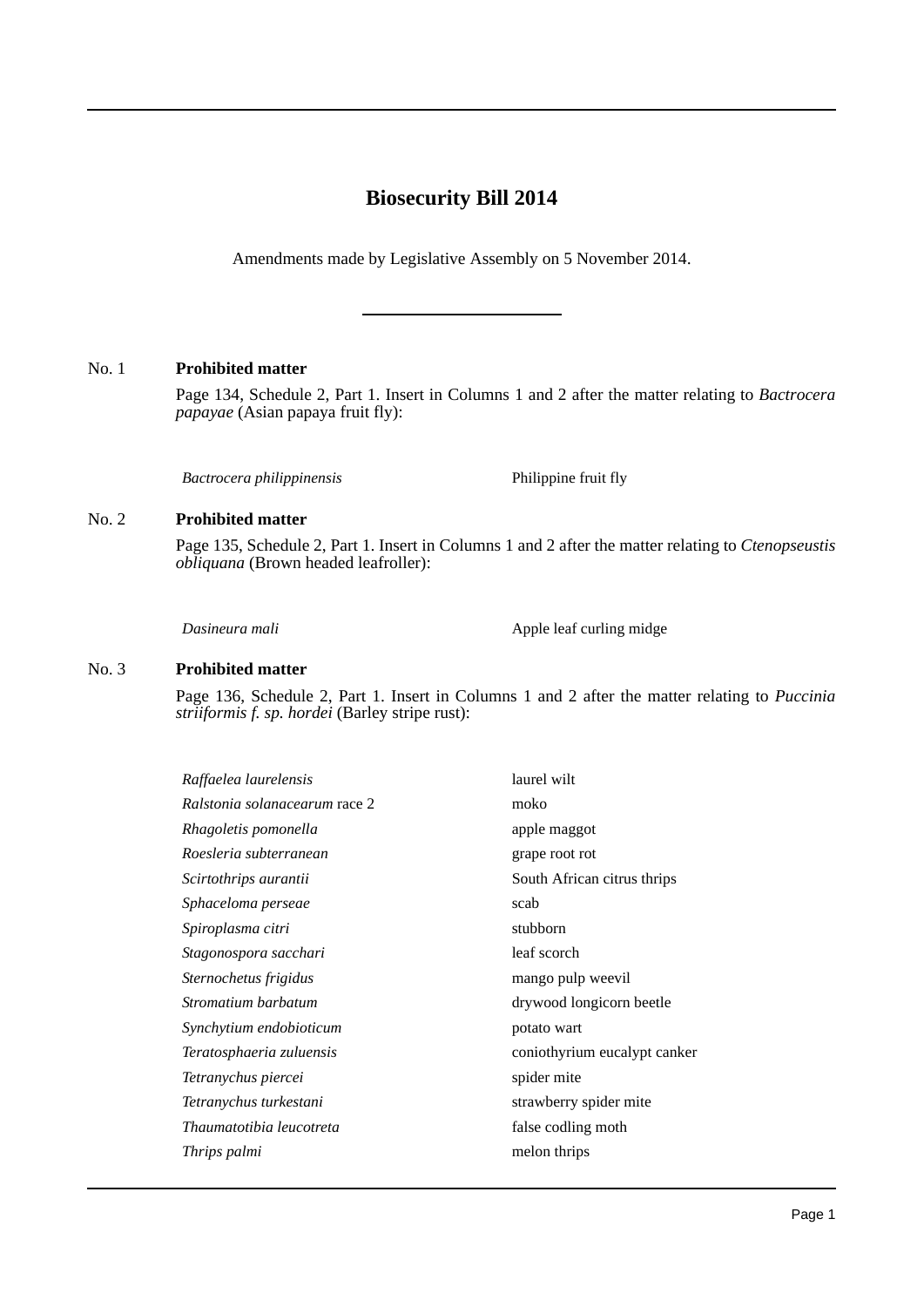*Tilletia barclayana* kernel smut of rice *Tilletia indica* Karnal bunt Tomato yellow leaf curl virus tomato yellow leaf curl virus *Tomicus piniperda* pine shoot beetle *Trioza erytreae* African citrus psyllid *Trogoderma granarium* Khapra beetle *Urocerus gigas* yellow-horned horntail *Verticillium dahliae* verticillium wilt (defoliating strain) X disease phytoplasma<br>peach X disease *Xanthomonas axonopodis pv. allii* xanthomonas leaf blight *Xanthomonas citri* subsp. *citri* citrus canker *Xanthomonas citri* subsp. *malvacearum* bacterial blight/angular leaf spot *Xanthomonas fragariae* angular leaf spot *Xylella fastidiosa* Pierce's disease/citrus variegated chlorosis

# No. 4 **Prohibited matter**

Page 141, Schedule 2, Part 1. Omit the following matter from Columns 1 and 2:

*Pheidole megacephala* African big-headed ant

## No. 5 **Prohibited matter**

Page 145, Schedule 2, Part 1. Omit the following matter from Columns 1 and 2:

*Mytilopsis spp.* (all species) Black striped mussel

# No. 6 **Prohibited matter**

Page 146, Schedule 2, Part 1. Omit the following matter from Columns 1 and 2:

*Procambarus clarkii* Red swamp crayfish

# No. 7 **Prohibited matter**

Page 147, Schedule 2, Part 1. Omit the matter relating to *Mytilopsis sallei* (Black-striped mussel) from Columns 1 and 2. Insert instead:

*Mytilopsis spp.* (all species) Black striped mussel